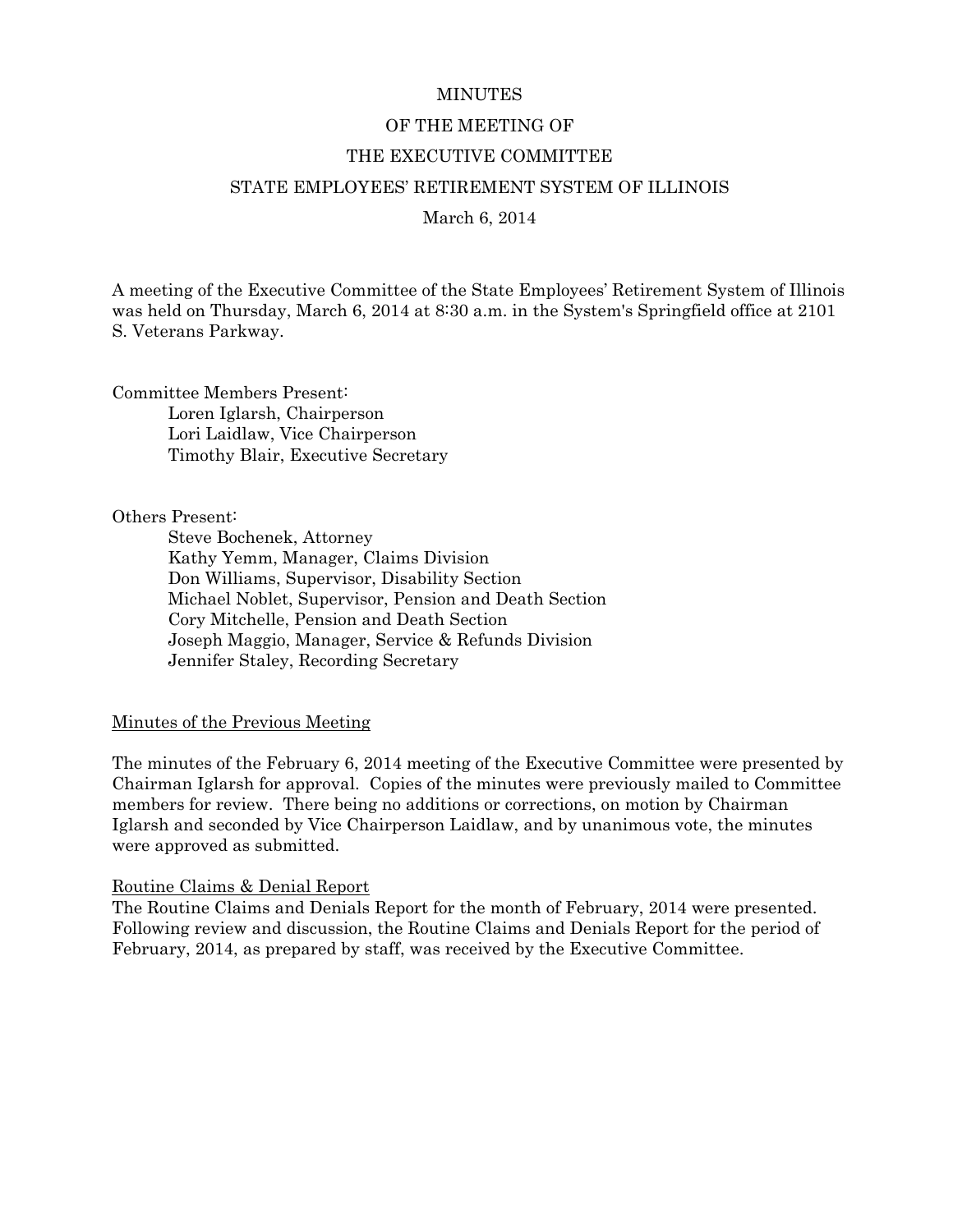# Old Business

### Alice Short – Occupational Disability

Alice Short works for a state agency and was granted a medical leave of absence. Ms. Short's claim for disability benefits was denied based on a review of medical documentation.

Alice Short had a personal hearing at the February 6, 2014 meeting, represented by her attorney Steven W. Berg, to appeal the denial of occupational disability benefits.

Based on her job duty descriptions, our medical consultant did not find Ms. Short to be disabled from performing the duties of her job. Ms. Short claims the Job Duty Statement was not completed accurately.

At the February 6, 2014 meeting, Ms. Short's appeal was deferred and it was decided that SERS would request a new job duty statement from Ms. Short's supervisor and set up another evaluation with the System's medical consultant using the new job duty statement.

SERS received an updated job duty statement and it was sent to our medical consultant for review. Ms. Short's agency indicated that help is available to her for heavy and above the shoulder lifting. Our medical consultant reviewed the updated job description and the agency's willingness to provide assistance when needed and opined she could return to work. It was agreed that Attorney Berg will be given an opportunity to depose our medical consultant.

This matter was deferred by the Committee.

#### Anna Galarza – Non-occupational Half Time Ceased

Anna Galarza works for a state agency, was granted a medical leave of absence and was receiving non-occupational disability benefits. An overpayment of benefits was created due to her half time ceasing.

Anna Galarza had a personal hearing at the February 6, 2014 meeting to appeal the termination/overpayment of her non-occupational disability benefit. Ms. Galarza asked for continued benefits until a decision was made by the Committee. Chairman Iglarsh made a motion, seconded by Executive Secretary Blair, to temporarily reinstate benefits until the end of March, 2014 and referred the case to the System's attorney, Steve Bochenek, for a recommendation.

At the March 2014 meeting of the Committee a recommendation was provided to the Committee for its consideration. The recommendation was that based upon the testimony of the Petitioner, the records of the System, records obtained by the System, and the statutes applicable to the System, the Committee should find that the Petitioner, Anna Galarza, is not entitled to non-occupational disability benefits through October, 2016 and therefore, must affirm the prior decision of the System's staff.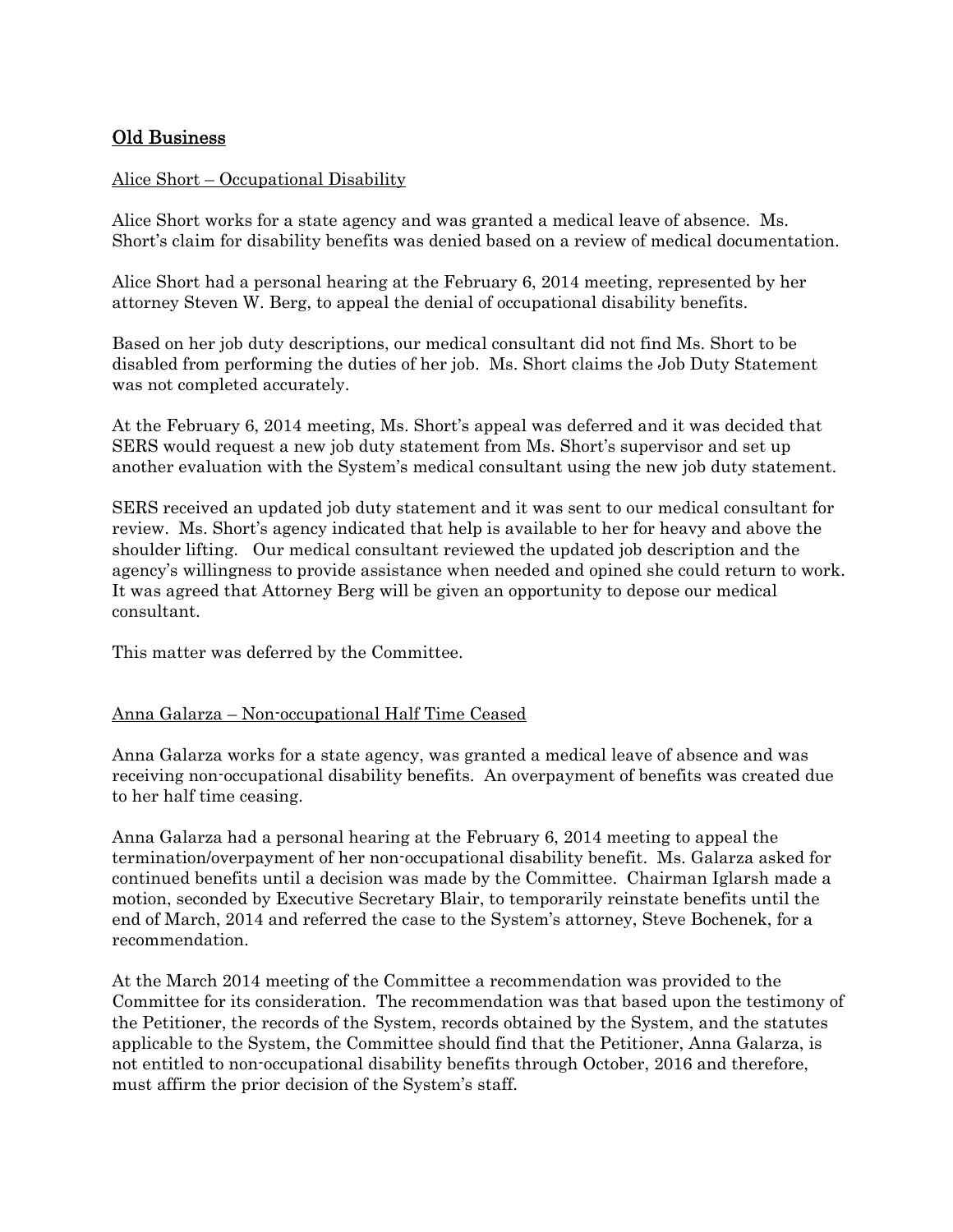It was then suggested that the Committee consider waiving the overpayment of nonoccupational disability benefits from the time the benefit should have ceased, March 1, 2013, through the present, March 31, 2014 because of the incorrect information provided by the System. The Committee was in favor and its attorney, Steve Bochenek, will amend the recommendation accordingly.

Following discussion on a motion made by Chairman Iglarsh and seconded by Trustee Laidlaw, the Committee unanimously accepted Recommendation No. 2014-02 as modified. A copy of this Recommendation has been made a part of this member's file.

### Kimberly Cochran – Pension/Service

Kimberly Cochran requested a personal hearing at the November 14, 2013 meeting and appeared with her attorney, Mr. Randy Paswater. She requested to purchase the 6 month qualifying period which will give her 79.7499%, and that she be given the other .2501% to reach the 80% she has requested.

At the November 14, 2013 meeting Chairman Iglarsh stated that the Committee unanimously agreed that Ms. Cochran could purchase her 6 month qualifying period provided payment is made within 30 days of the billing notice. Attorney Bochenek then suggested the numbers be run again with a follow up with Illinois State Police to seek the most accurate information available.

Following a review of the file and some discussion, the appeal of Kimberly Cochran was deferred so SERS can re-calculate her pension once ISP confirms the number of unused sick and vacation days.

Ms. Kim Cochran and her attorney attended a follow up hearing on December 12, 2013 regarding Ms. Cochran's appeal. She and her attorney explained she was not happy with the calculations that Mr. Noblet had performed which gave her 79.5624% of her final rate of pay and she is still requesting to receive 80% of her final rate of pay.

The Committee agreed to refer this matter to the System's Attorney for a recommendation based on the facts and findings in file.

The Committee recommended that the appeal of the Petitioner, Kimberly Cochran, be granted as to the request to purchase service credit for the six month qualifying period and 4.25 months of accumulated benefit service credit but that it be denied as to the request to receive a retirement annuity equal to 80% of final rate of pay.

At its February, 2014 meeting the Committee received a proposed recommendation from attorney Bochenek. It was recommended that, based upon the testimony of the Petitioner and Petitioner's witnesses, the statements of Petitioner's attorney, the records of the System, records obtained by the System, and the statutes applicable to the System, that the Petitioner should be allowed to purchase her six month qualifying period and 4.25 months of service credit for accumulated benefit time but that Petitioner is not entitled to a monthly retirement annuity based upon 80% of final rate of pay.

Following discussion on a motion made by Chairman Iglarsh and seconded by Executive Secretary Blair the Committee unanimously accepted Recommendation No. 2014-01 in the matter of Kimberly Cochran allowing Ms. Cochran to purchase service credit for the six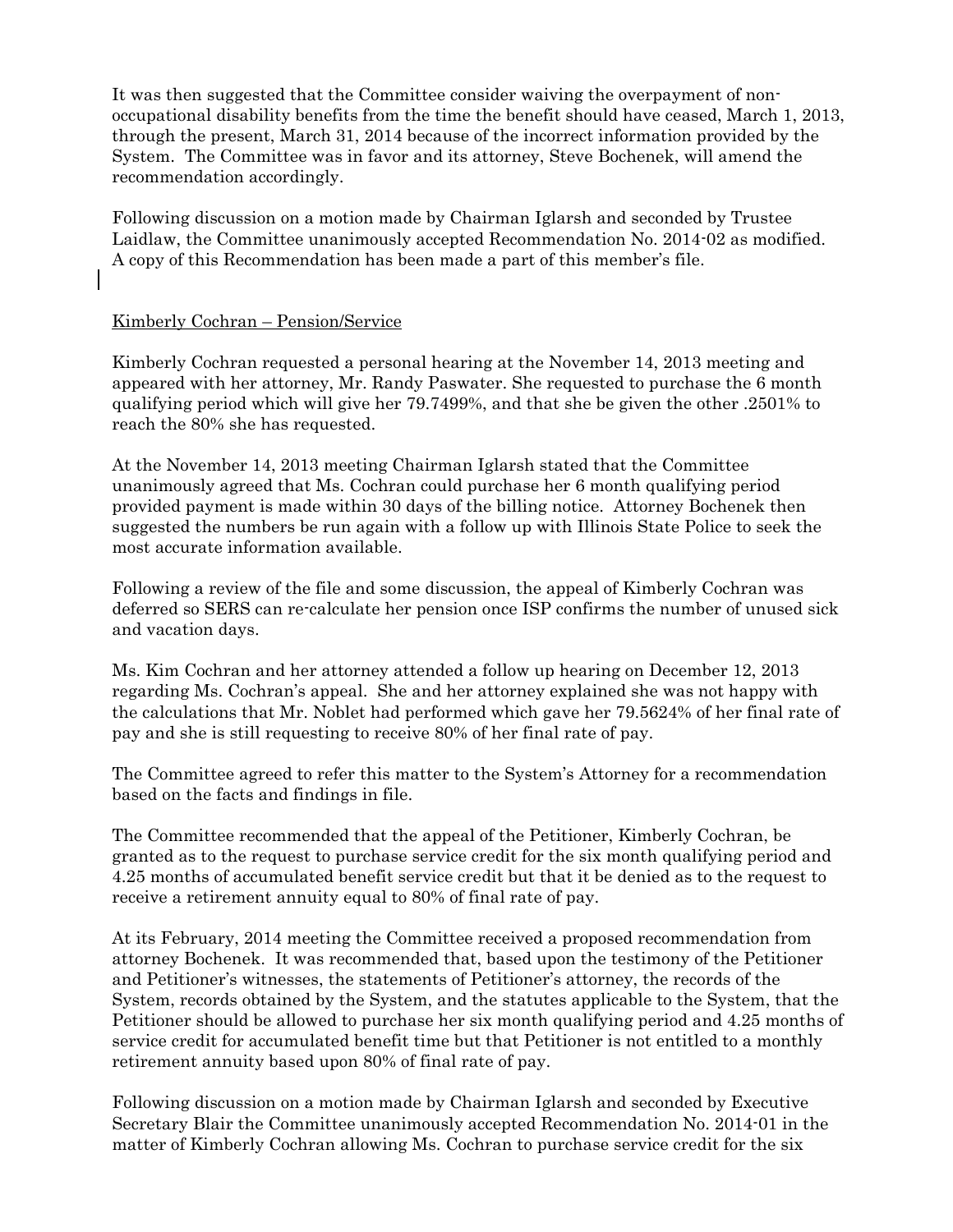month qualifying period and 4.25 months of accumulated benefit service credit, but denying her request to receive a retirement annuity equal to 80% of final rate of pay. A copy of this Recommendation has been made a part of this member's file.

Subsequent to receiving a copy of the Recommendation No. 2014-01, Ms. Cochran's attorney, Randy Paswater, asked that the Committee's decision to deny Ms. Cochran 80% of her final rate of pay be reconsidered at the March 6, 2014 meeting. Our attorney, Steve Bochenek, stated we do not have a reconsideration process; but that a request for a re-appeal could be filed. With no new evidence presented, there was nothing to reconsider at this time. Attorney Bochenek will talk to her attorney, Randy Paswater, and follow up with a letter to include in the Member's file.

# David Harris

David Harris worked at the Department of Financial and Professional Regulations before he retired. The System previously denied Mr. Harris' request to be allowed to retire under the alternative formula. Mr. Harris appealed to the circuit court and this matter was remanded to the System for additional consideration.

Mr. Rhine, Mr. Harris' attorney, is requesting a pre-hearing conference for Mr. Harris. Our attorney, Steve Bochenek, advised Mr. Rhine that such a conference could be set up either at our Springfield office or via video conference with Chicago. Mr. Rhine was advised to contact Mr. Bochenek with suggested dates.

The Committee agreed that there is no further action to take until the pre-hearing conference requested by attorney Rhine is scheduled.

# New Business

# Alisha Davis – Occupational Disability 12 Month Waiver

Alisha Davis works for a state agency and a service connected leave of absence was granted. Ms. Davis's claim for disability benefits was denied due to failure to apply for the benefit within the 12 month filing period.

Alisha Davis has requested a written appeal of the denial of her occupational disability due to the 12 month filing limitation. Information was received with the appeal request which lists the reasons the employee failed to file on a timely basis.

Following a review of the file and some discussion, Chairman Iglarsh moved approval of the appeal of Alisha Davis. Vice Chairperson Laidlaw seconded the motion and all were in favor.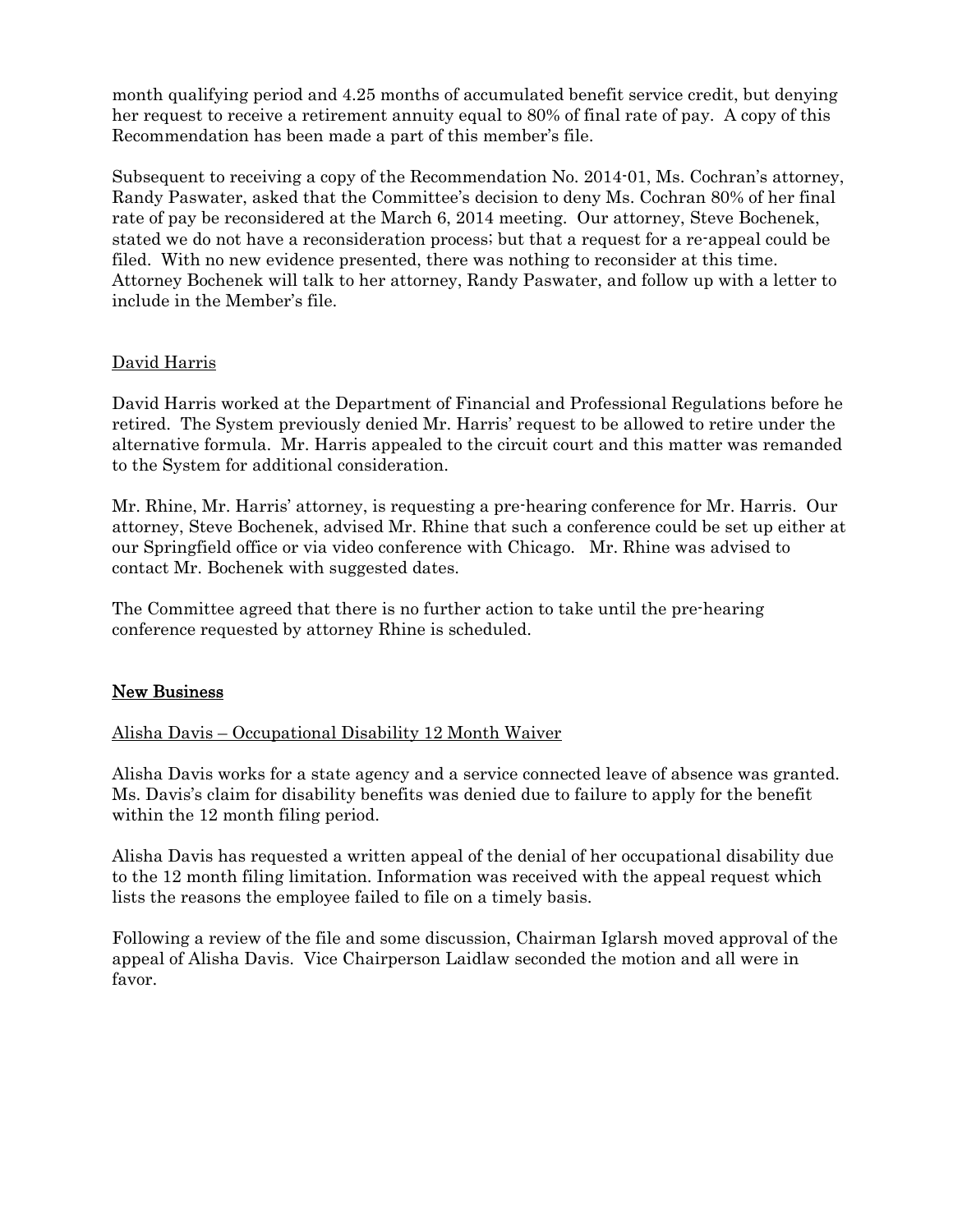# Joseph Pagan – Non-occupational Disability – 90 Day Denial

Joseph Pagan works for a state agency and a medical leave of absence was granted.

Mr. Pagan's application for disability benefits was received on February 11, 2014. As he did not return his application within 90 days, his disability benefit became effective February 11, 2014, the date his application was received at SERS.

Joseph Pagan is requesting a written appeal of the 90 day filing limitation for disability benefits. Information was received with the appeal which lists the reasons the employee failed to file on a timely basis.

Following a review of the file and some discussion, Chairman Iglarsh moved approval of the appeal of Joseph Pagan. Vice Chairperson Laidlaw seconded the motion and all were in favor.

# Madalina Ionica – Non-occupational Disability

Madalina Ionica works for a state agency and was granted a medical leave of absence from her agency on September 12, 2013 and returned to work on December 4, 2013. The member filed an application for disability benefits with the System.

The medical documentation received by the System was reviewed by the System's medical consultant who found the member was not disabled.

Madalina Ionica is requesting a written appeal of the denial of her claim for nonoccupational disability benefits.

After review of the case and some discussion, Chairman Iglarsh moved denial of the appeal of Madalina Ionica, seconded by Trustee Laidlaw. All were in favor.

# Kathleen Dechenne – Disability Overpayment

Kathleen Dechenne is requesting a written appeal of the overpayment of her nonoccupational disability benefit. Ms. Dechenne received a retroactive social security award with benefits beginning October 2009. Our office collected the original overpayment but failed to adjust future checks. Ms. Dechenne was advised by letter that her checks would be reduced to \$366.50 due to the award; however, we continued to pay her the \$1,729.50 amount, resulting in an overpayment of \$59,972.00.

Chairman Iglarsh said the offset cannot be ignored and proposed we recalculate the overpayment based on her retiring at age 60, which would reduce the overpayment amount, and work out a repayment schedule. Chairman Iglarsh proposed to defer this matter at this time pending the staff discussing this matter further with the member. All were in favor.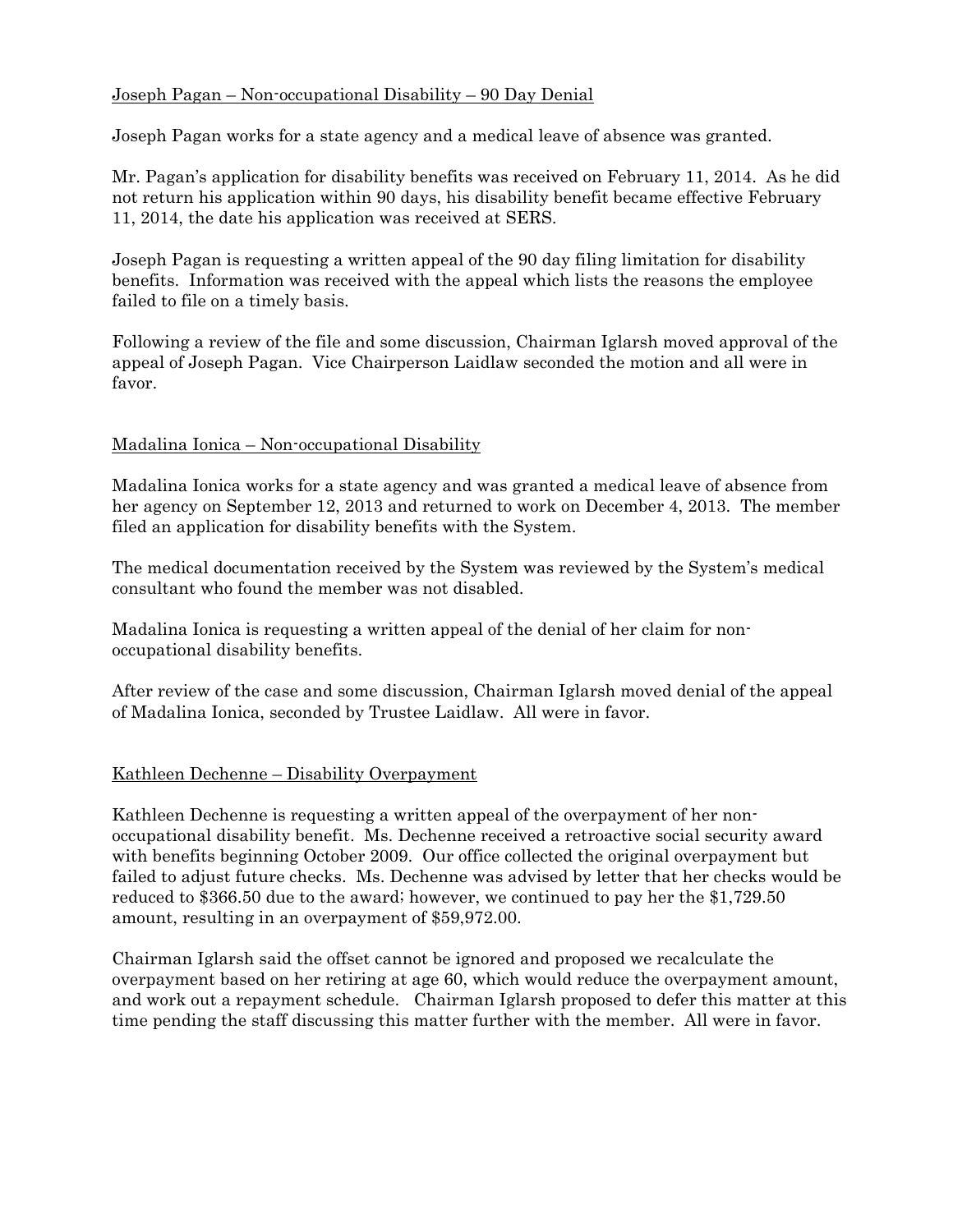# William Gross – Service Purchase

William Gross is requesting a personal appeal of the denial of his request to purchase his 5.50 month qualifying period. Mr. Gross retired from the State of Illinois effective January 1, 2014 and had not purchased the service credit before retirement. Mr. Gross signed a Waiver of Procedures and elected to present his appeal to the Committee.

Based upon the facts of this case and after some discussion, Executive Secretary Blair moved approval of the appeal of William Gross to allow him to purchase the 5.50 month qualifying period, seconded by Vice Chairperson Laidlaw and all were in favor. The payment is due within 30 days from our billing notice.

### Richard Hand – Pension

Richard Hand works for a state agency and was granted a medical leave of absence effective August, 2013.

Mr. Hand is requesting a written appeal of the denial to receive a retroactive pension effective October 1, 2013 and repay his disability payment for the months of October 1, 2013 through January 31, 2014. He came into our office in February 2014 and wanted to apply for a retirement benefit retroactive to October 1, 2013 when he first met the Rule of 85. He was initially told he could not retire prior to February 2014, but later told he could repay his disability payment and retire retroactive.

Following a review of the file and some discussion, Chairman Iglarsh moved approval of the appeal of Richard Hand. Vice Chairperson Laidlaw seconded the motion and all were in favor.

# Terry Lemming – Reversionary

Terry Lemming worked for a state agency and elected a reversionary annuity at the time of retirement.

Terry Lemming is requesting a written appeal to rescind his original retirement election for a reversionary annuity and change his election to a regular pension and, requesting the amount of \$1,135.32 be added back into his pension. Mr. Lemming appealed the reversionary election immediately upon receiving his first retirement check.

After a review of the case and some discussion, Chairman Iglarsh moved approval of the request, seconded by Executive Secretary Blair and all were in favor.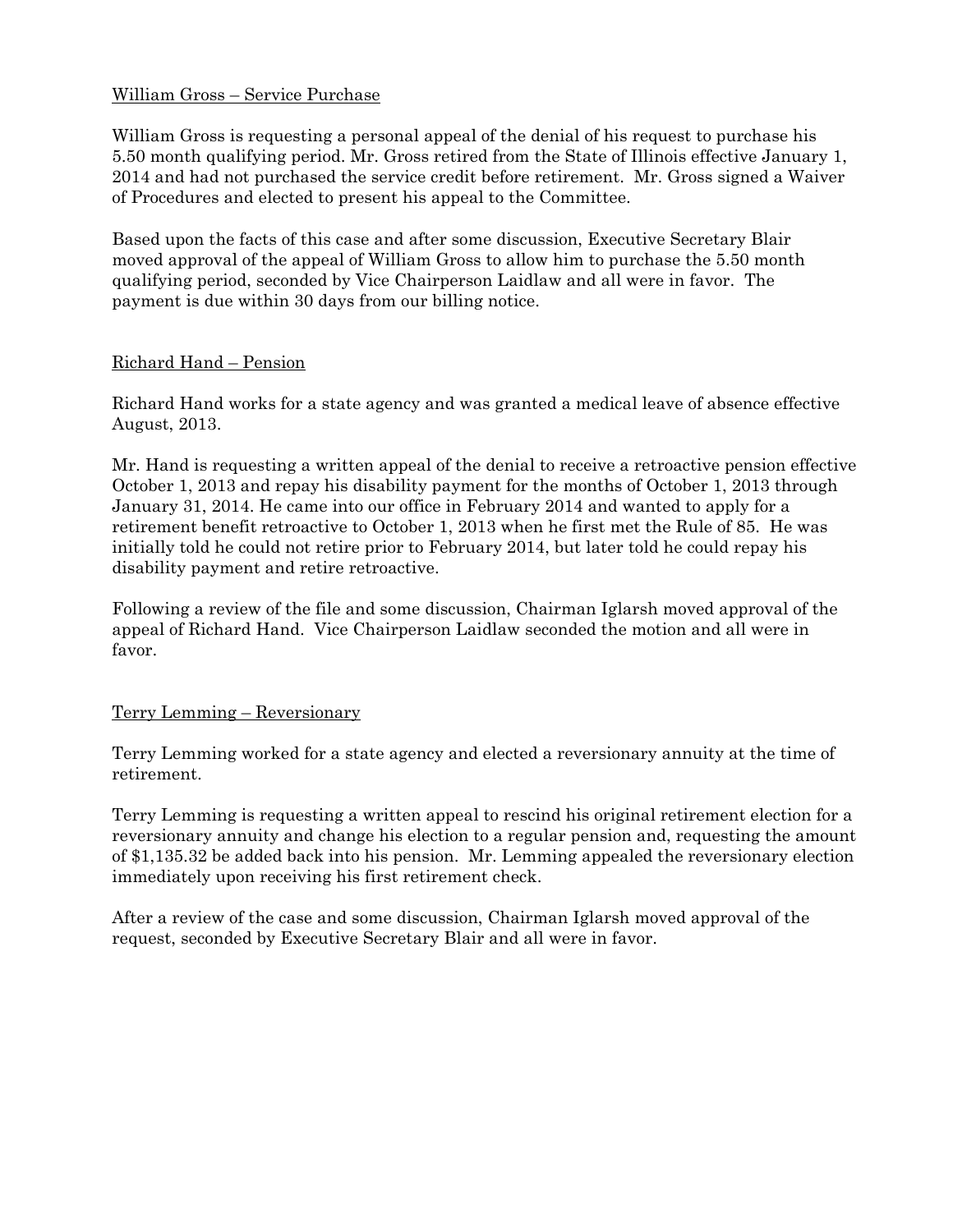# Bhikkhu Mahinda – SS Offset

Bhikkhu Mahinda worked for a state agency and elected the social security offset at the time of retirement.

The Committee finds that Bhikkhu Mahinda began receiving his retirement annuity effective January 1, 2003 and elected the social security offset removal in 2009 when this option became available, thereby reducing his pension.

Bhikkhu Mahinda is requesting a written appeal to remove the social security offset as his spouse did not pay into social security. Due to the Government Pension Offset, she is not eligible to receive any money from social security as a widow, making the social security offset removal unnecessary.

After a review of the case and some discussion, Chairman Iglarsh moved approval of the request, seconded by Vice Chairperson Laidlaw and all were in favor.

### Policy - Survivor Issue Regarding Step-children

This issue arose from a case involving a member who had two natural children with his wife, but the wife also had a child from a prior marriage who the member also helped raise, but had never adopted. The mother passed away more than a year before the member died. At the time of the member's (father) death, it was questioned whether the System would be liable to pay the "step-child" a survivor's annuity.

Our attorney, Steve Bochenek, stated that currently there is no definition in the Act of stepchild. Legally, there would be no right of the step-child to inherit after death without adoption, as there was no legal relation. He also stated we may need to adopt a policy or clarification for use in future similar cases. He will research this area for the next meeting.

After much discussion, it was decided to go ahead and pay the natural children a smaller survivor's annuity as if it was being divided among all the children (including the step-child), then the System can adjust the payment after a final determination is made. Chairman Iglarsh motioned to defer the case until the next meeting, seconded by Vice Chairperson Laidlaw. All were in favor.

# Dianna Barrows – Accounting/Service Credit

Dianna Barrows is requesting the Committee to grant her an additional .50 month of service credit for June 1981 so that she would be eligible to retire with SURS using SERS reciprocal time.

The payroll for the June 16 through June 30, 1981 shows that Ms. Barrows was paid \$339.09 for the period 06/17/81 – 06/30/81 which corresponds to time worked of 13.5 days. This entitled her to a half month of service credit. The payroll also indicates that there was \$41.16 in overtime pay for the pay period. Ms. Barrows states that this was her pay for 06/16/81. Overtime does not constitute time worked. If the \$41.16 classified on payroll as overtime pay was actually regular time worked, this member would be due the full 15 days of time worked and a full month of service credit for 06/1981. This would be an additional 0.50 month of service credit than she is currently credited with for the 06/1981 period.